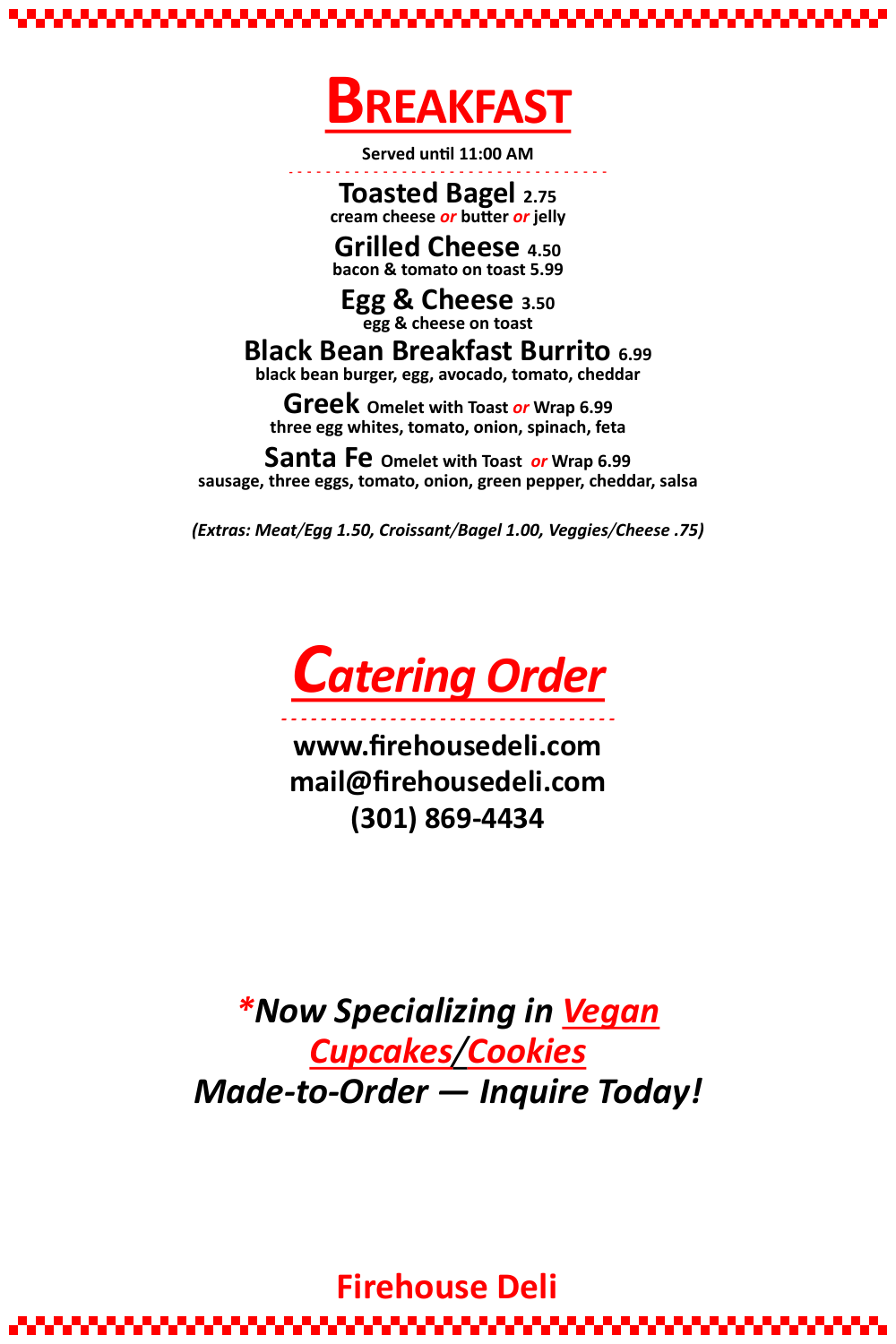

 **Corned Beef** *or* **Pastrami rye 7.25** | **sub 8.49**

### **- - - - - - - - - - - - - - - - - - - - - - - - - - - - - - - - - - Classic Reuben**

**sauerkraut, Swiss, Russian**

## **New Yorker**

**coleslaw, Swiss, Russian**

# **West Coast**

**Swiss, mustard**

## **Texan**

**jalapeño, coleslaw, Swiss, spicy Russian**

## **Reubirami**

**pastrami, corned beef, Swiss, mustard**

## **Loaded Pastrami**

**lettuce, tomato, onion, Swiss, mustard**



**Beef** *or* **Chicken**

**sub 7.99** 

### **- - - - - - - - - - - - - - - - - - - - - - - - - - - - - - - - - - Works**

**lettuce, tomato, onion, provolone, mayo**

# **Philly**

**green pepper, onion, provolone** 

## **BBQ**

**lettuce, onion, American, bbq sauce**

## **Breakfast**

**egg, onion, provolone, mayo**

## **Habañero**

**jalapeño, lettuce, onion, pepper jack, habañero dressing**

*(Extras: Meat 3.00, Veggies/Cheese .75)* 



**kaiser** | **sub**

### **- - - - - - - - - - - - - - - - - - - - - - - - - - - - - - - - - - Classic 5.99**

**lettuce, tomato, onion, ketchup, mayo**

## **BBQ** *or* **Chipotle Bacon 6.99**

**bacon, lettuce, tomato, American, bbq** *or* **chipotle sauce**

### **Pulled Pork 6.99 pulled pork, coleslaw, bbq sauce**

*(Extras: Angus Patty 2.50, Bacon/Avocado 1.50, Cheese .75)*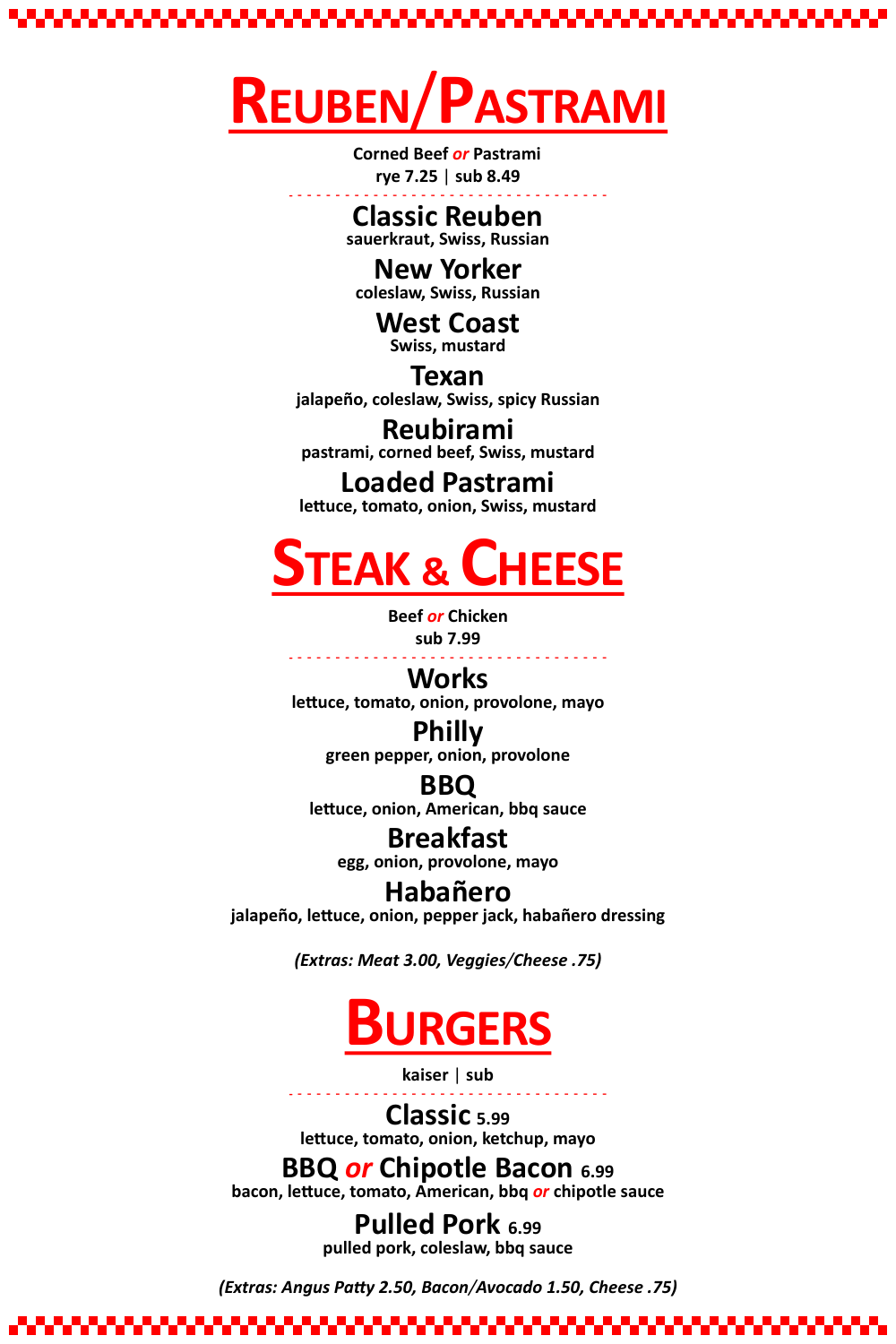

**cold 7.55** | **melts 8.49**

#### **- - - - - - - - - - - - - - - - - - - - - - - - - - - - - - - - - - Italian**

**salami, ham, spicy ham, hots, onion, lettuce, tomato, provolone, mayo, oil & vinegar**

## **Turkey Avocado**

**turkey, avocado, lettuce, tomato, ranch** 

## **Club**

**turkey** *or* **roast beef** *or* **ham, bacon, lettuce, tomato, Swiss, mayo**

**(Single Meat 8.49, Combo Meat** *or* **Grilled Chicken 9.25)** 

## **Montgomery**

**tarragon chicken salad, bacon, lettuce, melted cheddar**

## **Gyro**

**roasted lamb & beef, lettuce, tomato, onion, feta, tzatziki sauce, oil & vinegar**

## **Parmigiana**

**meatball** *or* **fried chicken, melted provolone, parmesan, marinara**

## **BB Ranch Melt**

**turkey, bacon, lettuce, tomato, onion, cheddar, bbq sauce, ranch**

# **Turkey Melt**

**turkey, green pepper, onion, provolone**

## **Firehouse Melt**

**turkey, salami, pepperoni, hots, onion, lettuce, tomato, provolone, mayo** 

## **Re**/**Max Melt**

**roast beef, turkey, ham, lettuce, tomato, Swiss, mustard, mayo**



**… comes with lettuce, tomato, cheese, and mayo white, wheat 6.29** | **rye, multi grain, kaiser, sub 6.99**

**- - - - - - - - - - - - - - - - - - - - - - - - - - - - - - - - - - Roast Beef, Turkey, Ham, Bologna, BLT,** 

## **Chicken**/**Tuna**/**Egg Salad**

*(Extras: Meat 2.50, Bacon/Avocado 1.50, Veggies/Cheese .75)* 



**(with Reg. Sandwiches**/**Subs**/**Wraps**/**Salads)** 

## **- - - - - - - - - - - - - - - - - - - - - - - - - - - - - - - - - - Onion Rings** *or* **Sweet Potato Fries & Can Soda +3.95 Seasoned Fries & Can Soda +3.45 Chips & Can Soda +2.35**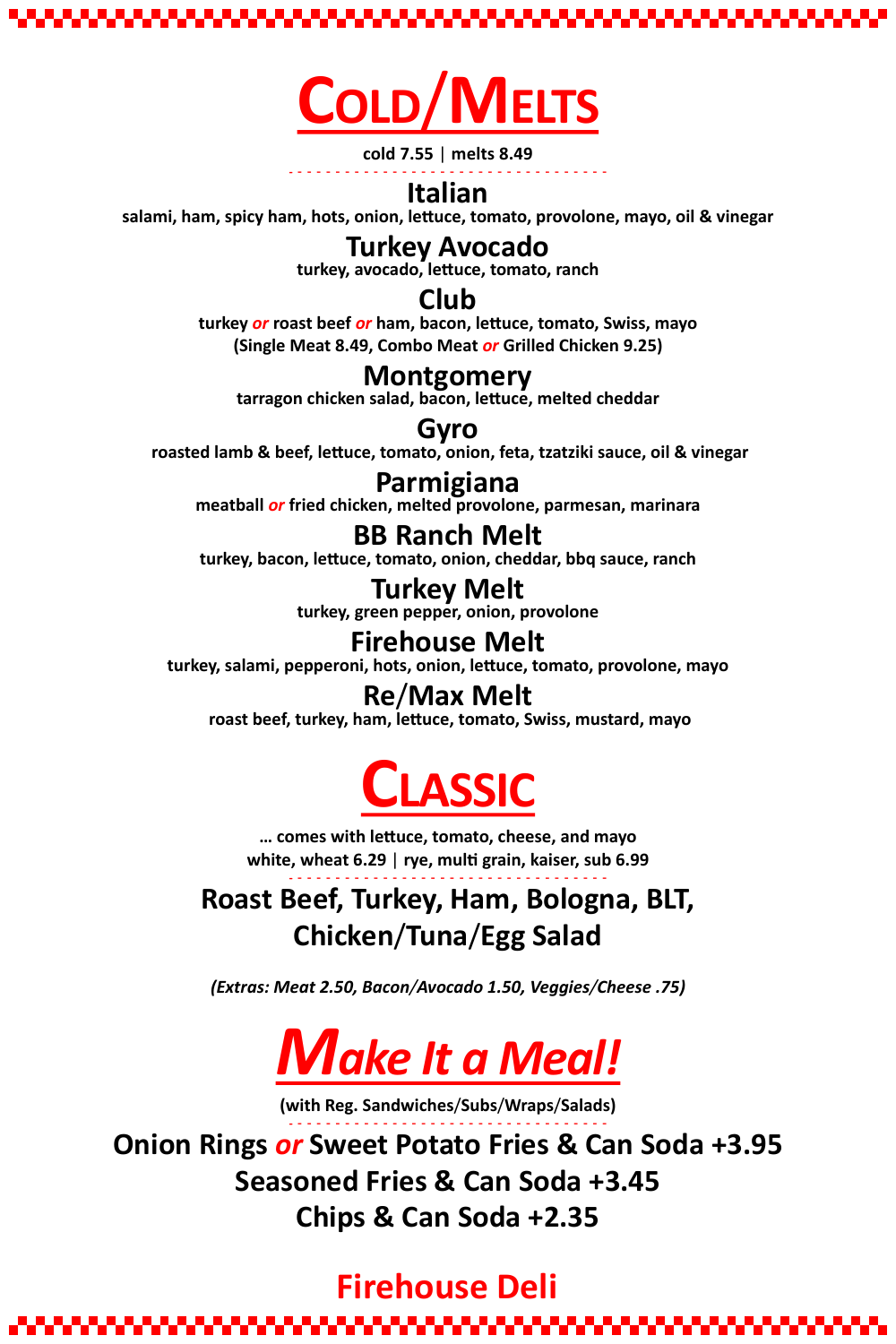

**Grilled** *or* **Crispy kaiser 6.75** | **wrap, sub 7.99**

### **- - - - - - - - - - - - - - - - - - - - - - - - - - - - - - - - - - Dos Amigos**

**lettuce, tomato, American, chipotle** *or* **honey mustard**

## **BBQ Bacon Ranch**

**bacon, lettuce, tomato, American, bbq sauce, ranch**

# **Thai Chicken**

**lettuce, tomato, cilantro, onion, peanut, peanut sauce**

# **Buffalo Chicken**

**lettuce, buffalo sauce, blue cheese dressing**

## **Fajita Melt**

**green pepper, onion, pepper jack, cheddar, chipotle sauce**

## **Bacon Avocado**

**bacon, avocado, lettuce, onion, provolone, mayo**

## **Caesar**

**lettuce, parmesan, Caesar dressing**



**Dressings: Italian, Greek, Ranch, Caesar, Honey Mustard, Balsamic, Raspberry, Oil & Vinegar**

### **- - - - - - - - - - - - - - - - - - - - - - - - - - - - - - - - - - Garden 5.99**

**tomato, cucumber, carrot, onion, cheddar**

## **Avocado Cobb 8.99**

**grilled chicken** *or* **turkey, bacon, egg, avocado, tomato, croutons, feta** 

# **Grilled Chicken Caesar 8.29**

**grilled chicken, croutons, parmesan**

## **Southwestern 8.99**

**grilled** *or* **crispy chicken, black bean, tomato, avocado, corn, cilantro, onion, cheddar**

## **Greek 8.29**

**tomato, green pepper, cucumber, onion, black olives, pepperoncini, feta**

## **Firehouse Delight 8.99**

**egg, tomato, carrot, onion, cranberry, walnut, feta**

*(Extras: Gyro/Italian/Vegan Meat/Grilled* **or** *Crispy Chicken 3.00, Turkey/Ham 2.50, Chicken/Tuna/Egg Salad 2.50, Bacon/Avocado/Cheese/Nuts/Pita 1.50, Veggies/Dressing .75)*